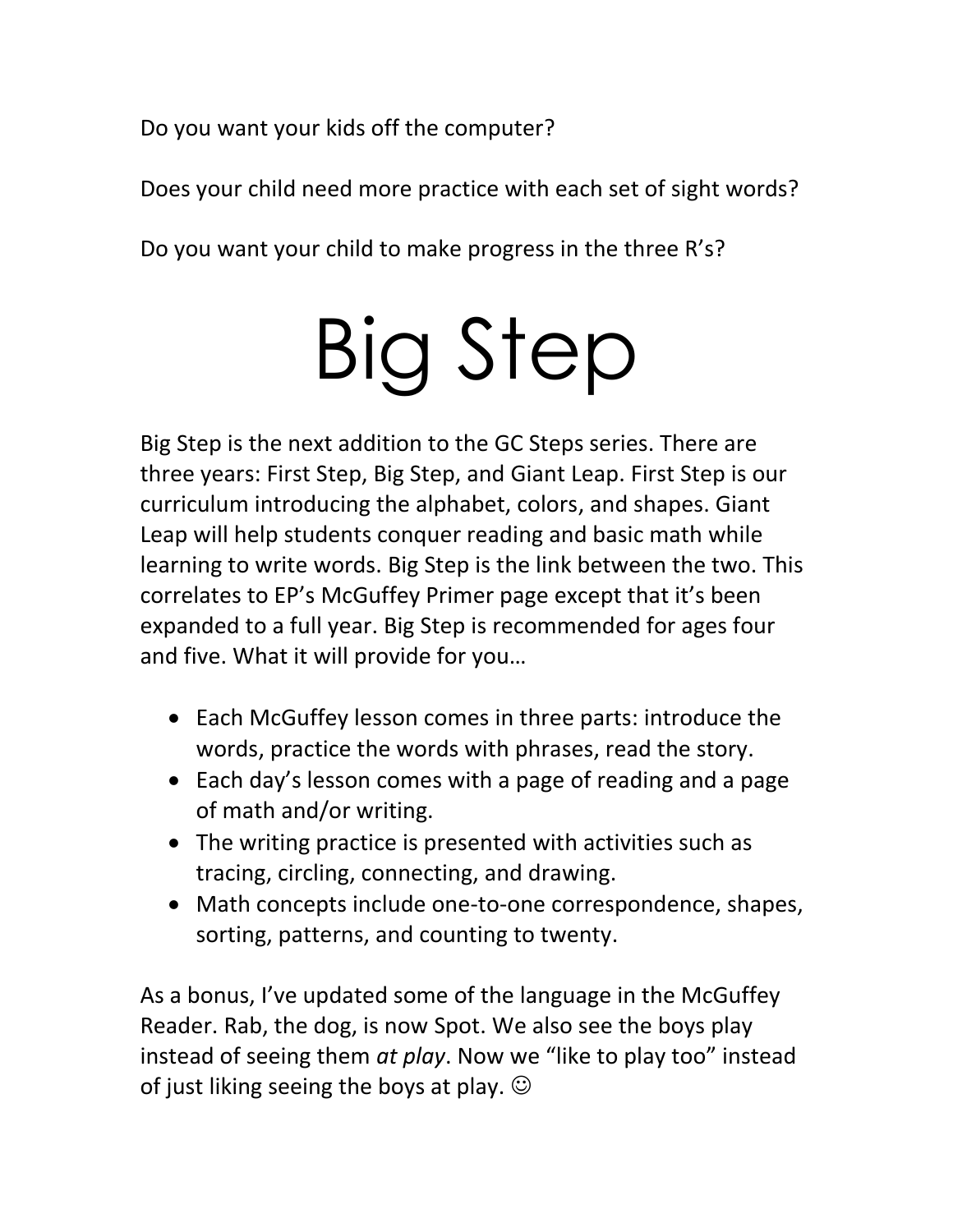Read the story and answer the questions.



## Will the fox get the hen? Spot will catch the old fox. The fox will not get the eggs in the nest.

Who will catch the fox?

Will the fox get the eggs?

(This is a sample of a review page. The McGuffey review lessons are split over three days and comprehension questions have been added.)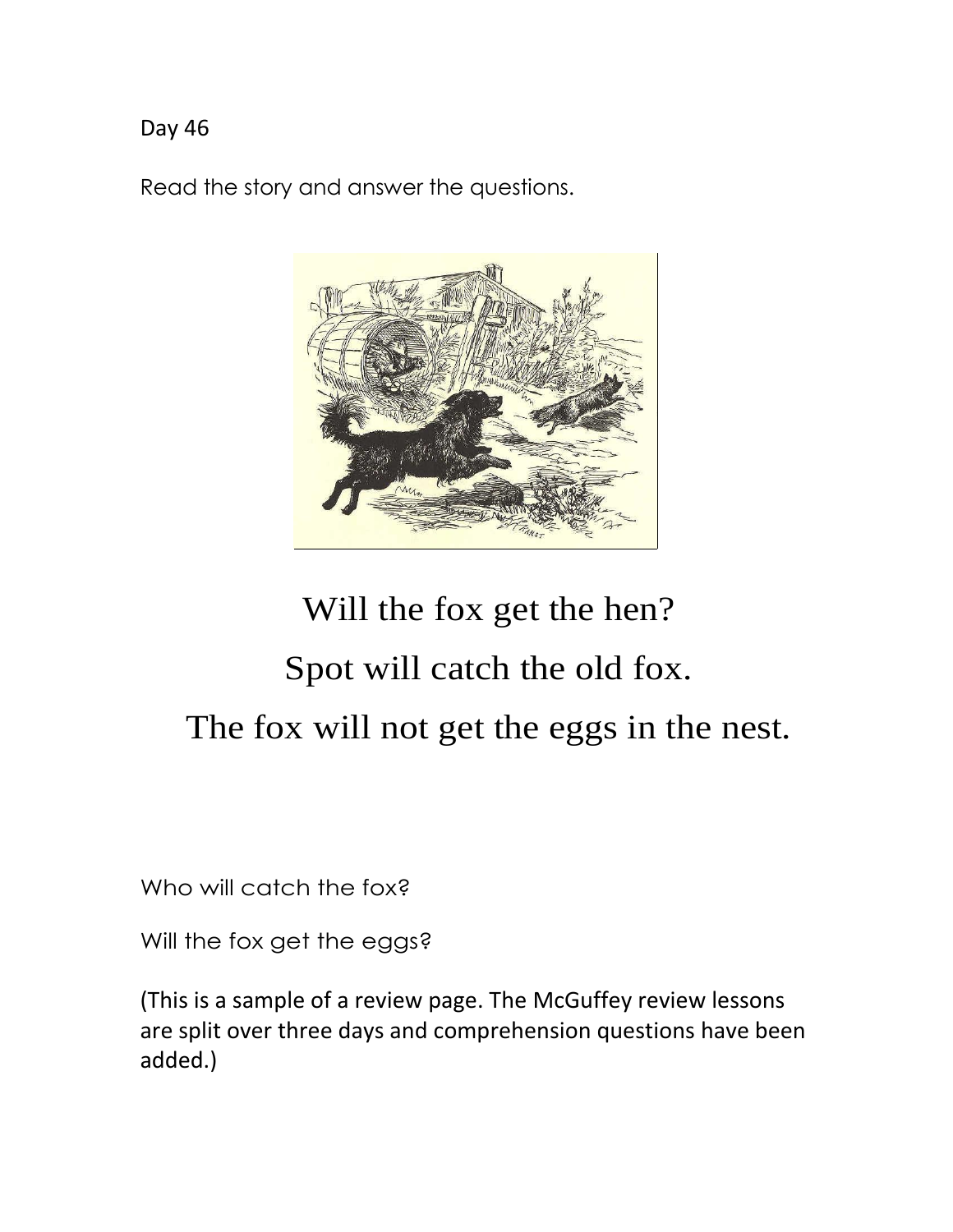Complete the maze by following the letters in the order of the alphabet. Start at the heart. Find the letter J and then follow the alphabet all the way to Z.

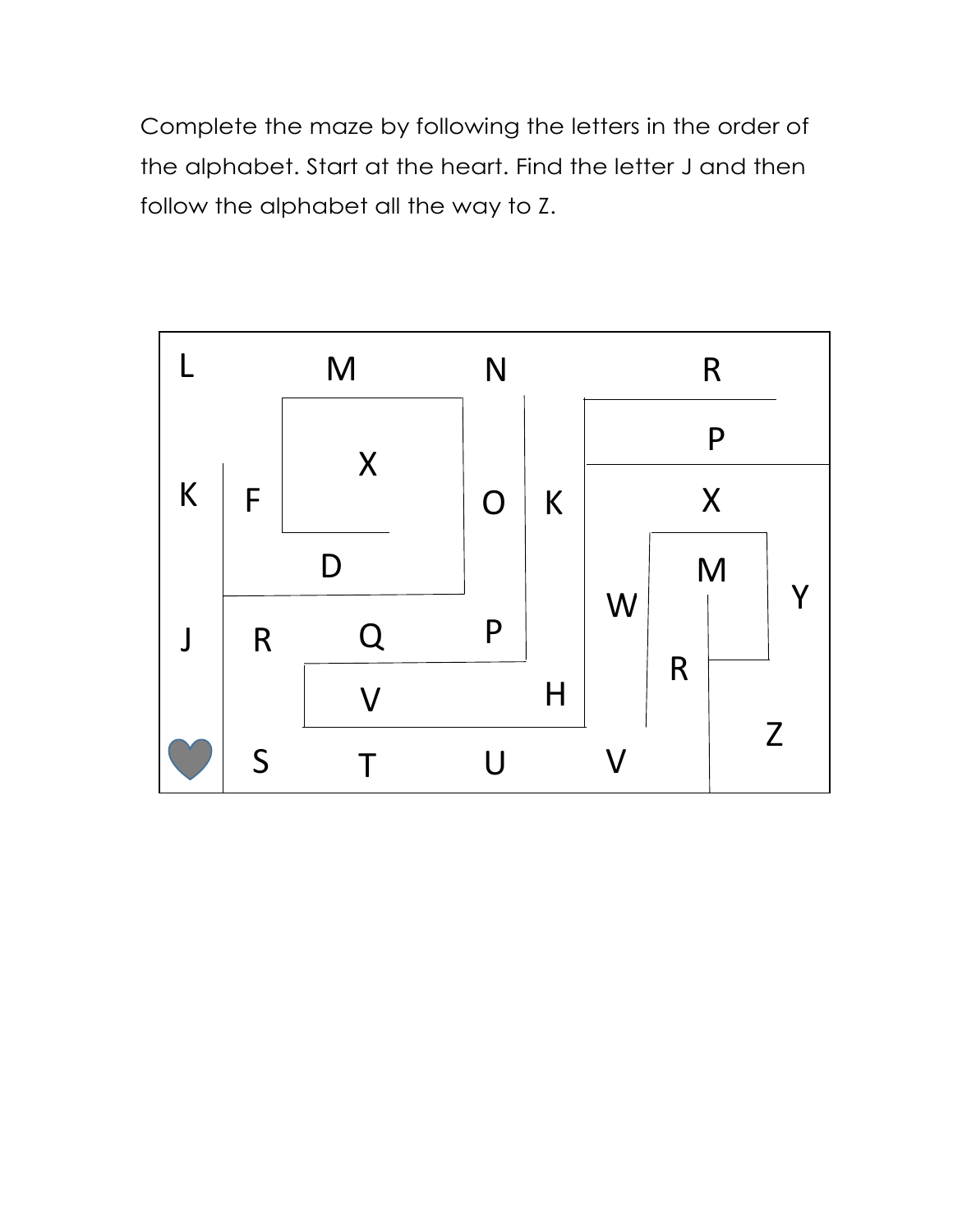Learn the words. Listen to them and practice until you can read them yourself.

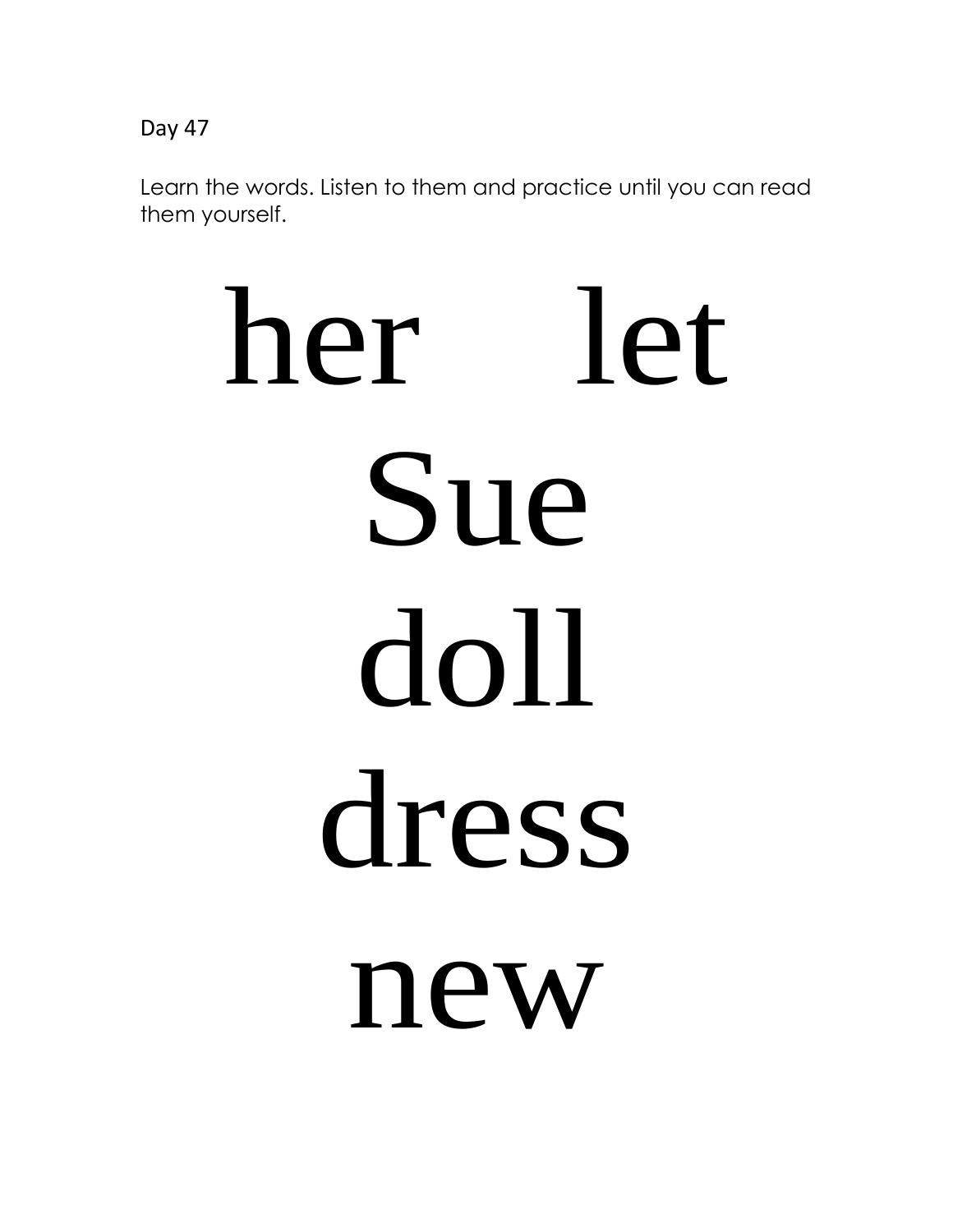Draw the shape that comes next in the pattern.

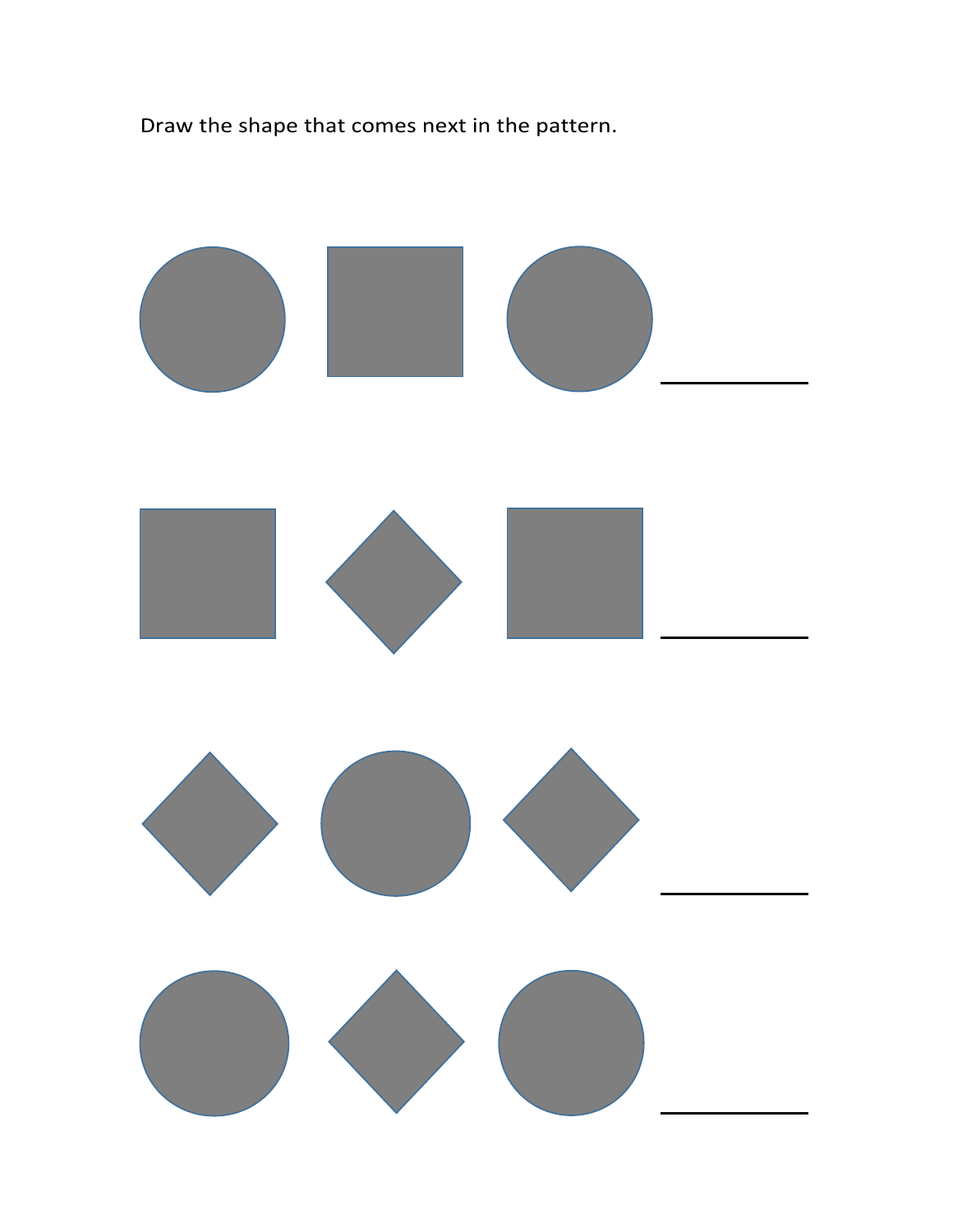Read the words and phrases.

Sue let doll her new dress

in her hands hold the doll a new dress Sue has a doll will let kind to Anna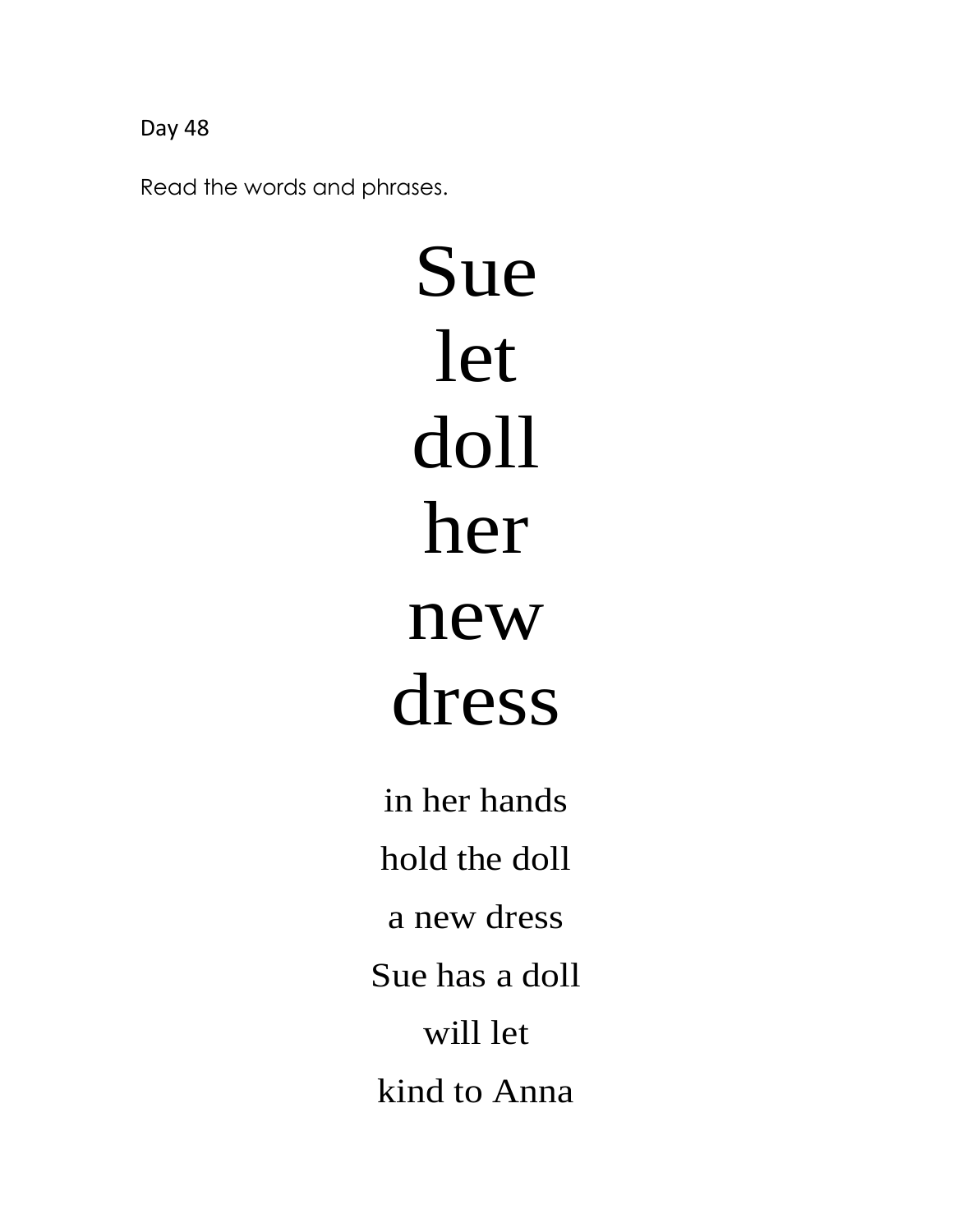

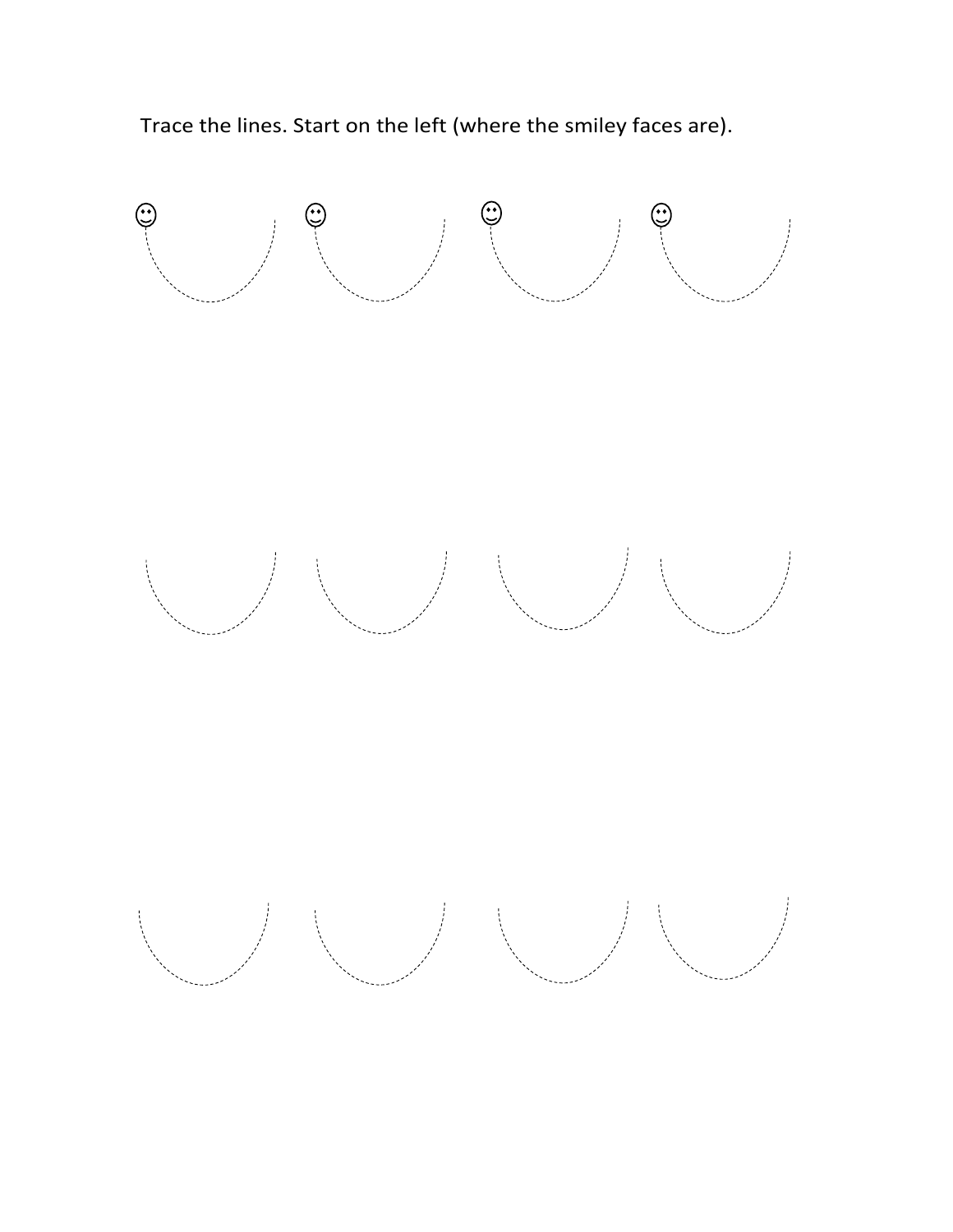Read the story.



#### Sue has a doll.

#### It has a new dress.

#### She will let Anna hold the doll in her

#### hands, and Anna will fan it.

#### Sue is kind to Anna.

(Here you can see some changes from the original and from what's in EP's Learn to Read book. The font size is bigger. Ann was changed to Anna because my kids had a hard time hearing and making heard the differentiation between Ann and "and." Also, the pictures have been cropped to take out the words with phonetic symbols over them.)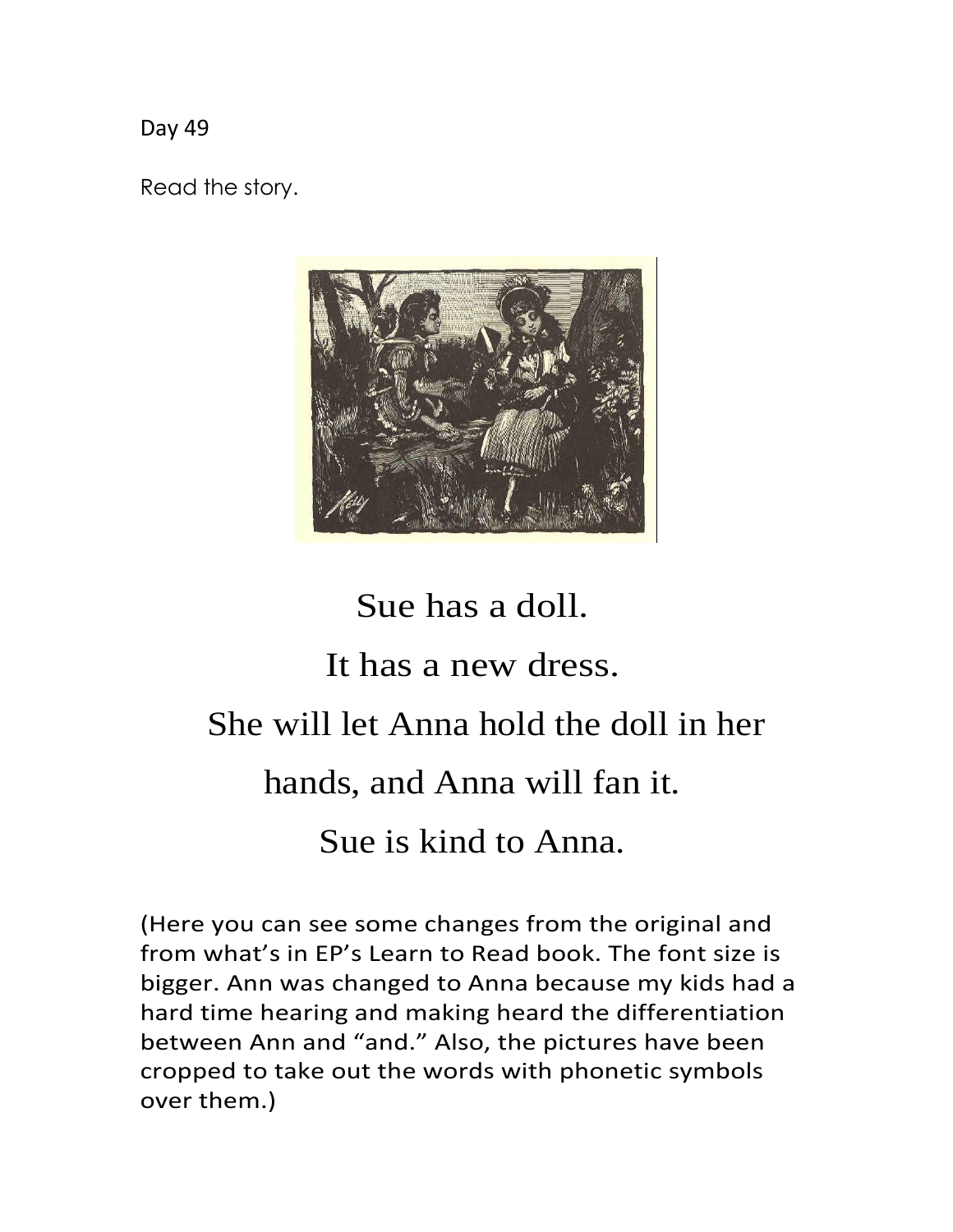Today we're going to add.

Before we counted two small balls and one big ball. How many balls are there all together?



Write how many. \_\_\_\_\_\_\_\_\_\_\_\_\_\_\_\_

We call this adding or addition. We take some things and add something to it and get more. When we write addition, we use a plus sign. Write a plus sign.

It looks like this  $+$ .

This is how we write two and one more as addition. We read it two plus one. Read the number sentence below.

## $2 + 1$

To write the answer we write an equals sign, like this  $=$ .

When you count two balls and another ball, that's three balls. Two plus one equals three. Read the number sentence below.

### $2 + 1 = 3$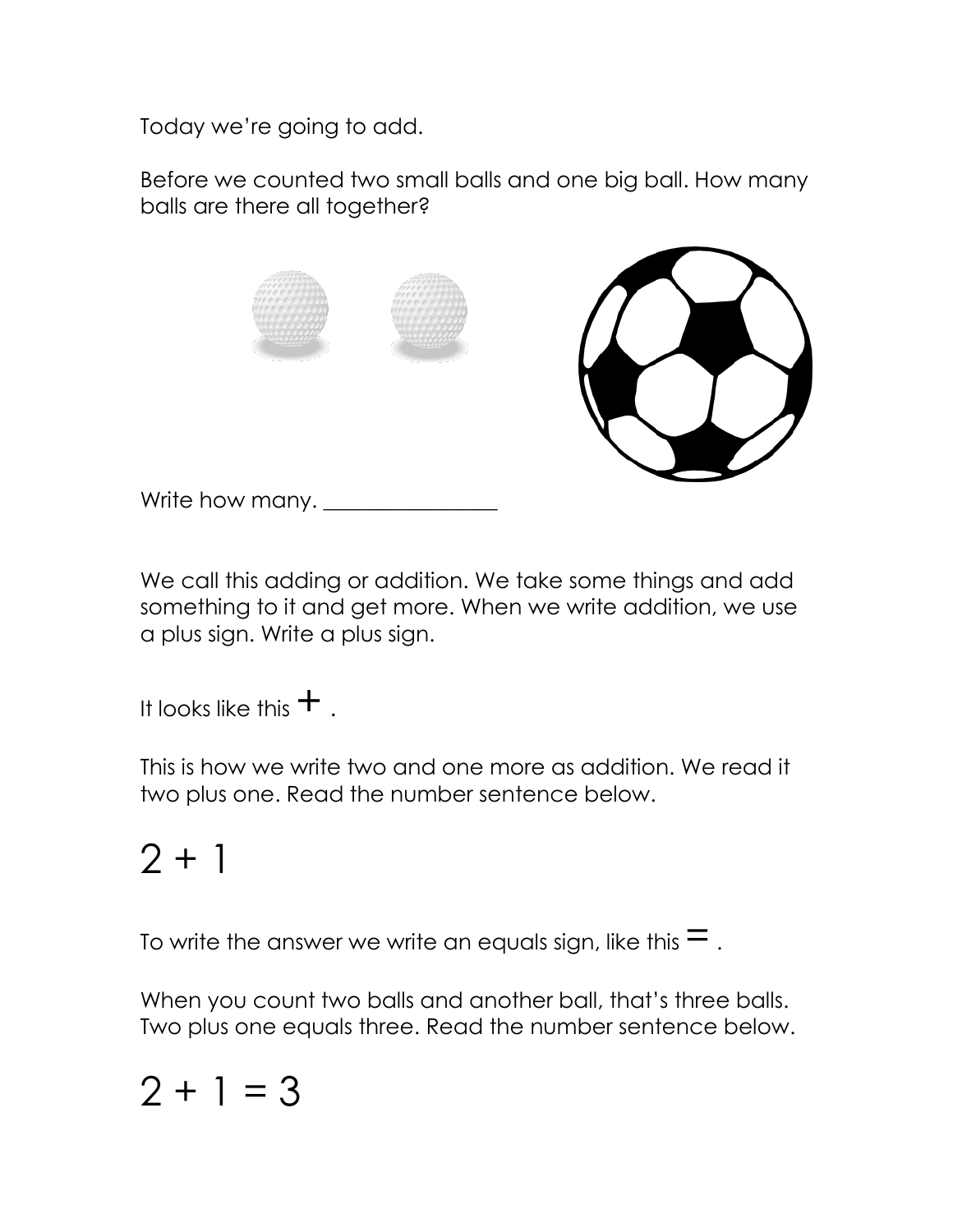Learn the words. Listen to them and practice until you can read them yourself.

# child when books slates church school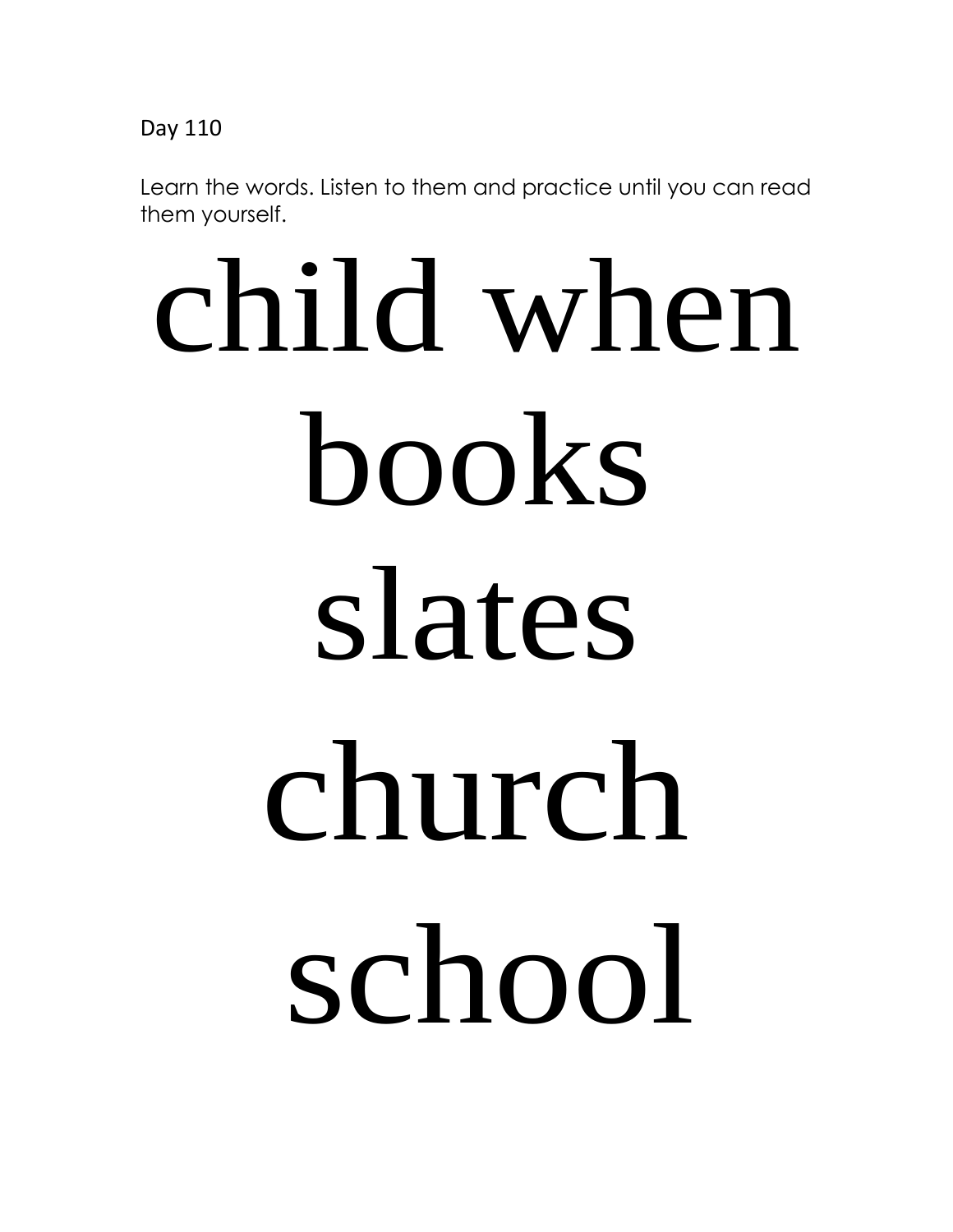Trace the fives. Start at the top. Go down first.

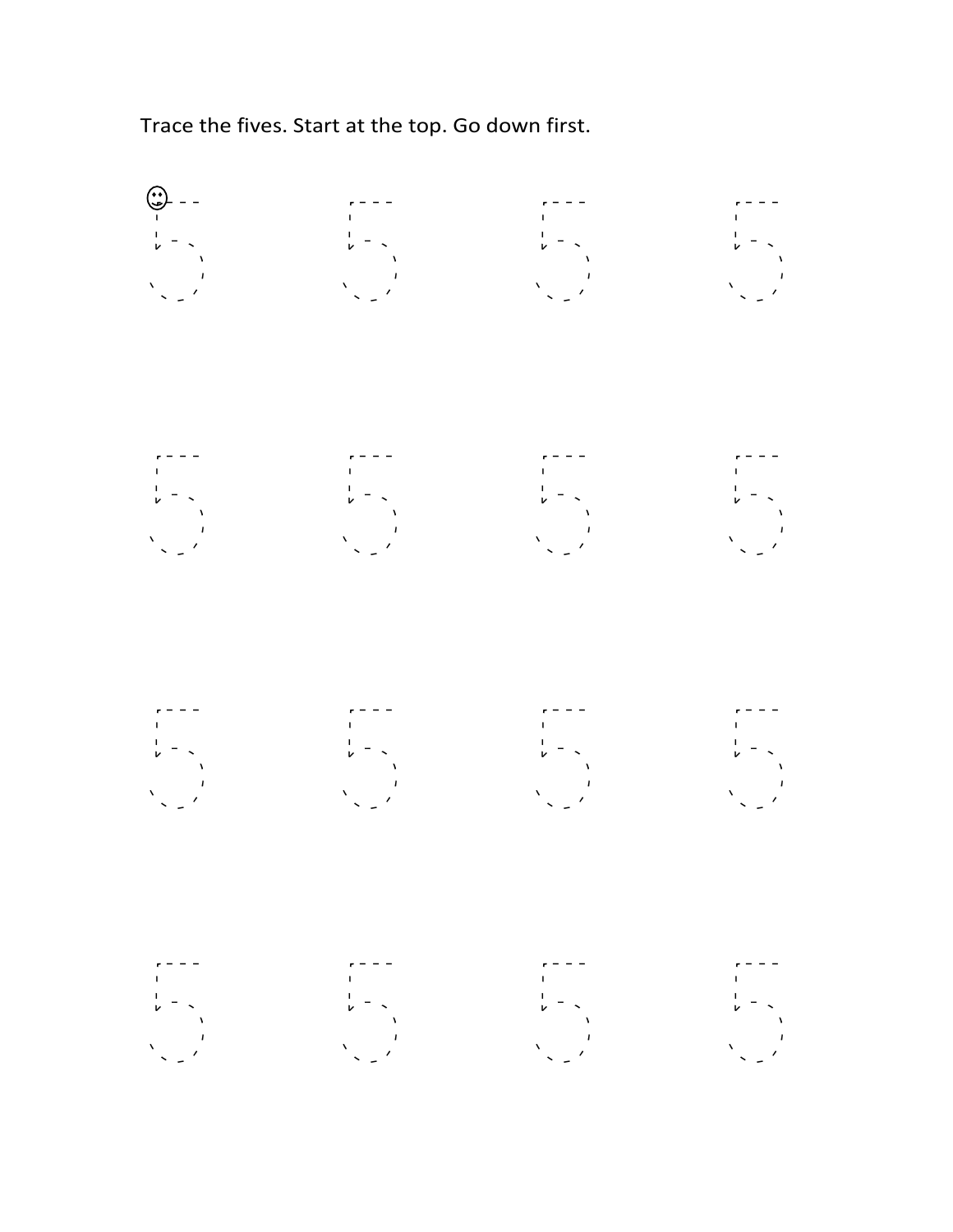Read the words and phrases.

# church slates when books child school

school house – schoolhouse I think it is a schoolhouse with their good books and slates When the bell rings It looks like a church each child will go in to the school